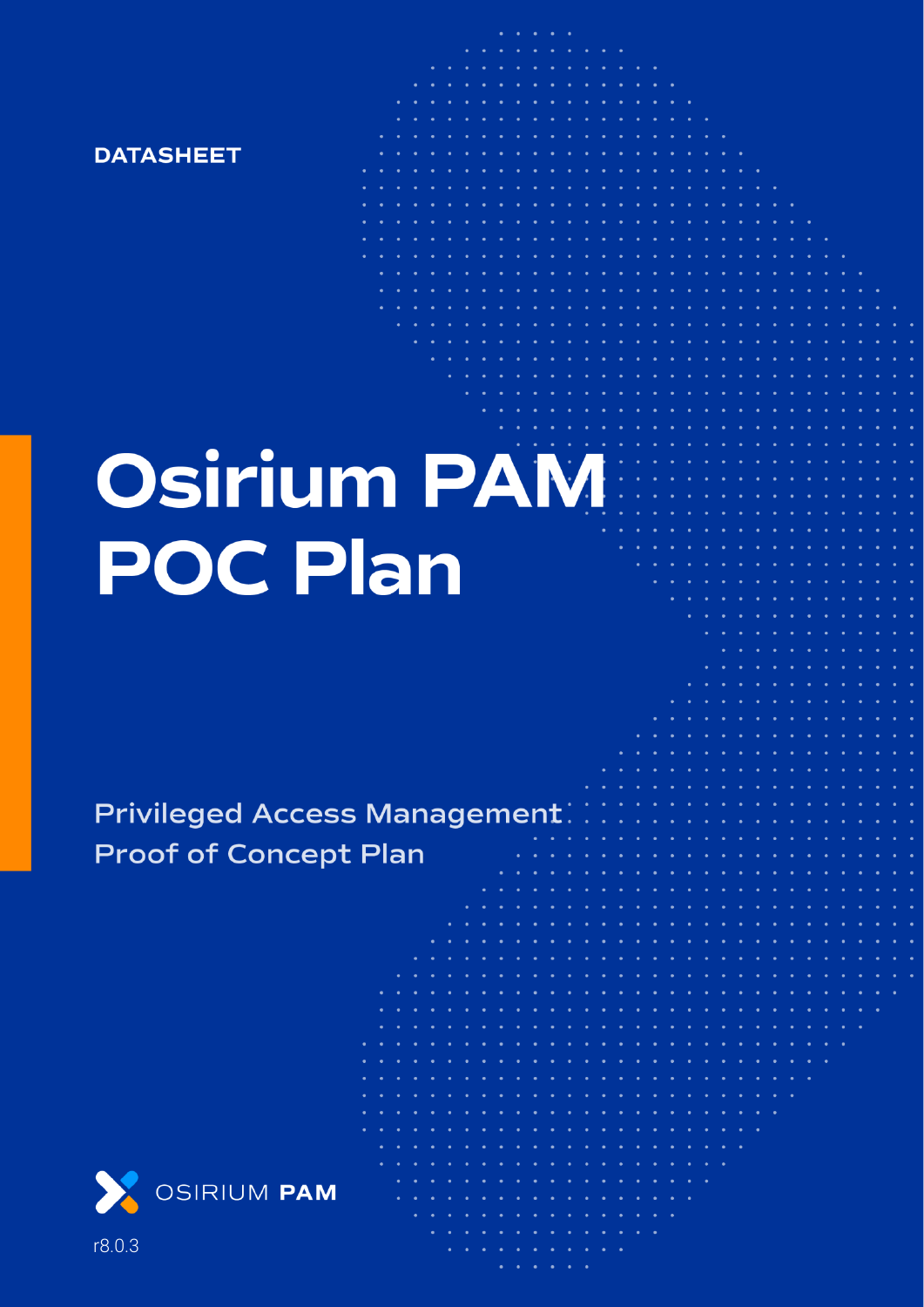## **Contents**

| $\mathbf{1}$   |     |  |  |
|----------------|-----|--|--|
| 2              |     |  |  |
|                | 2.1 |  |  |
|                |     |  |  |
| $\mathcal{S}$  |     |  |  |
| $\overline{4}$ |     |  |  |
| 5              |     |  |  |
|                | 5.1 |  |  |
|                |     |  |  |
| 6              |     |  |  |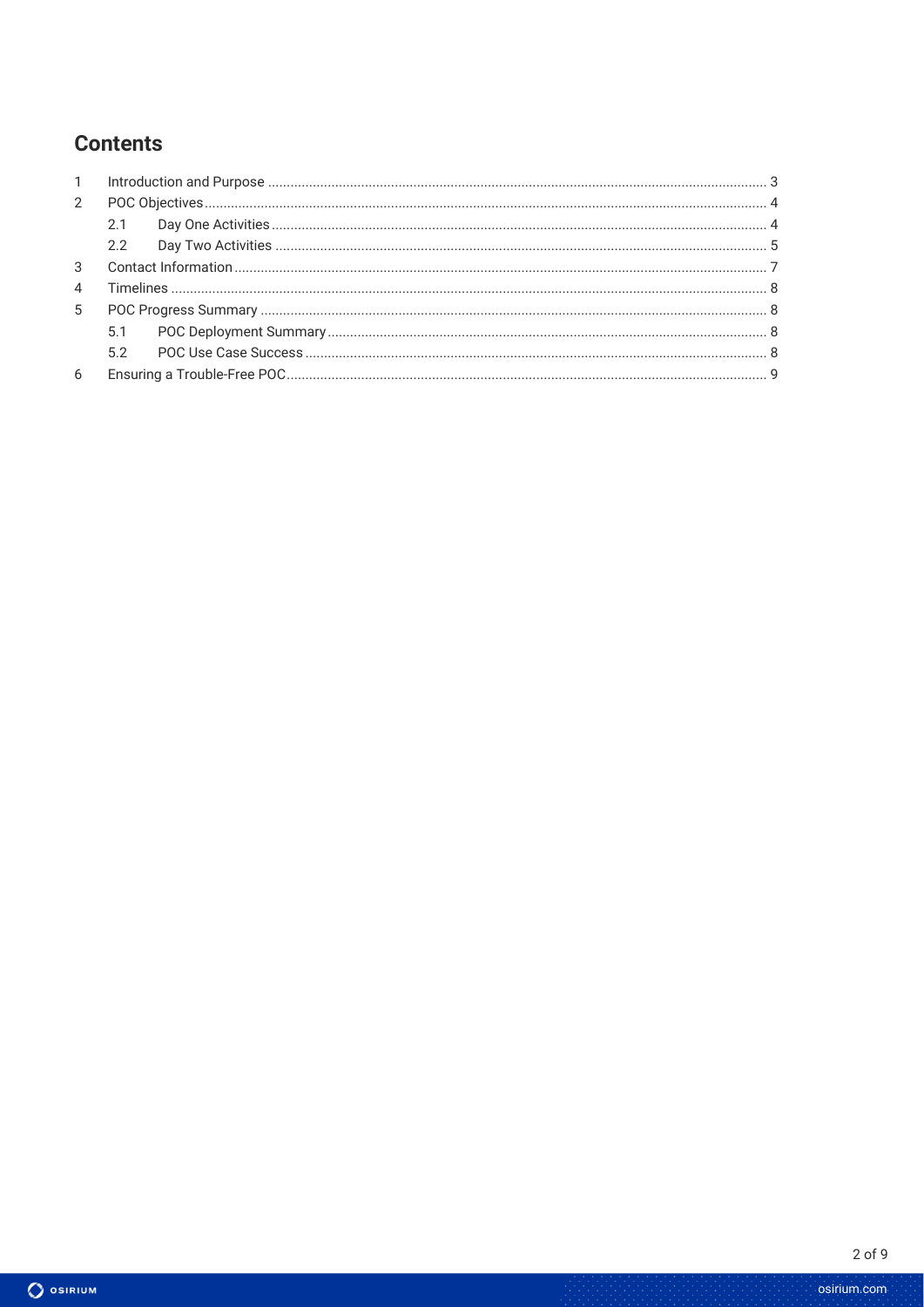#### **1 Introduction and Purpose**

The Osirium PAM Proof of Concept (POC) allows organisation to test Osirium PAM in their own environment.

The primary purpose of Osirium PAM is to control access to devices using privileged credentials. Osirium PAM's main features are listed below. The checkbox can be selected for those relevant to your environment. Specific use cases can be detailed if required.

- ☐ Manage credentials of Local Admins across Windows Servers and/or Unix Servers.
- ☐ Manage credentials of Domain Administrator accounts.
- ☐ Manage credentials of Network infrastructure accounts, on devices such as routers, switches and firewalls.
- $\Box$  Manage credentials of databases and other applications such as HR, marketing and Payroll systems.
- □ Proxy and record sessions established by privileged accounts.
- ☐ Grant access to management tools to control access, such as ADUC, GPO and DSA. Etc MMC connections.
- ☐ Management of Tasks that require a specific level of privilege for Windows, EG, reset Domain Account passwords, lock Domain accounts, etc.
- $\Box$  Management of Tasks that require a specific level of privilege for Network devices, e.g., opening ports, flushing arp cache.
- ☐ Management of other service desk level tasks.
- $□$  Control and monitor access by external and/or  $3<sup>rd</sup>$  party and/or contractor access.

The purpose of this document is to record the work carried out during the POC, which will have been scoped during pre-POC calls.

Before the start of the POC, the primary contact will need to review the POC objectives and complete the POC scope of objectives table.

Weekly cadence calls will be scheduled to track POC progress. The typical duration of a POC is 30 days, and Osirium will provide regular knowledge transfer to onsite staff during the POC.

O OSIRIUM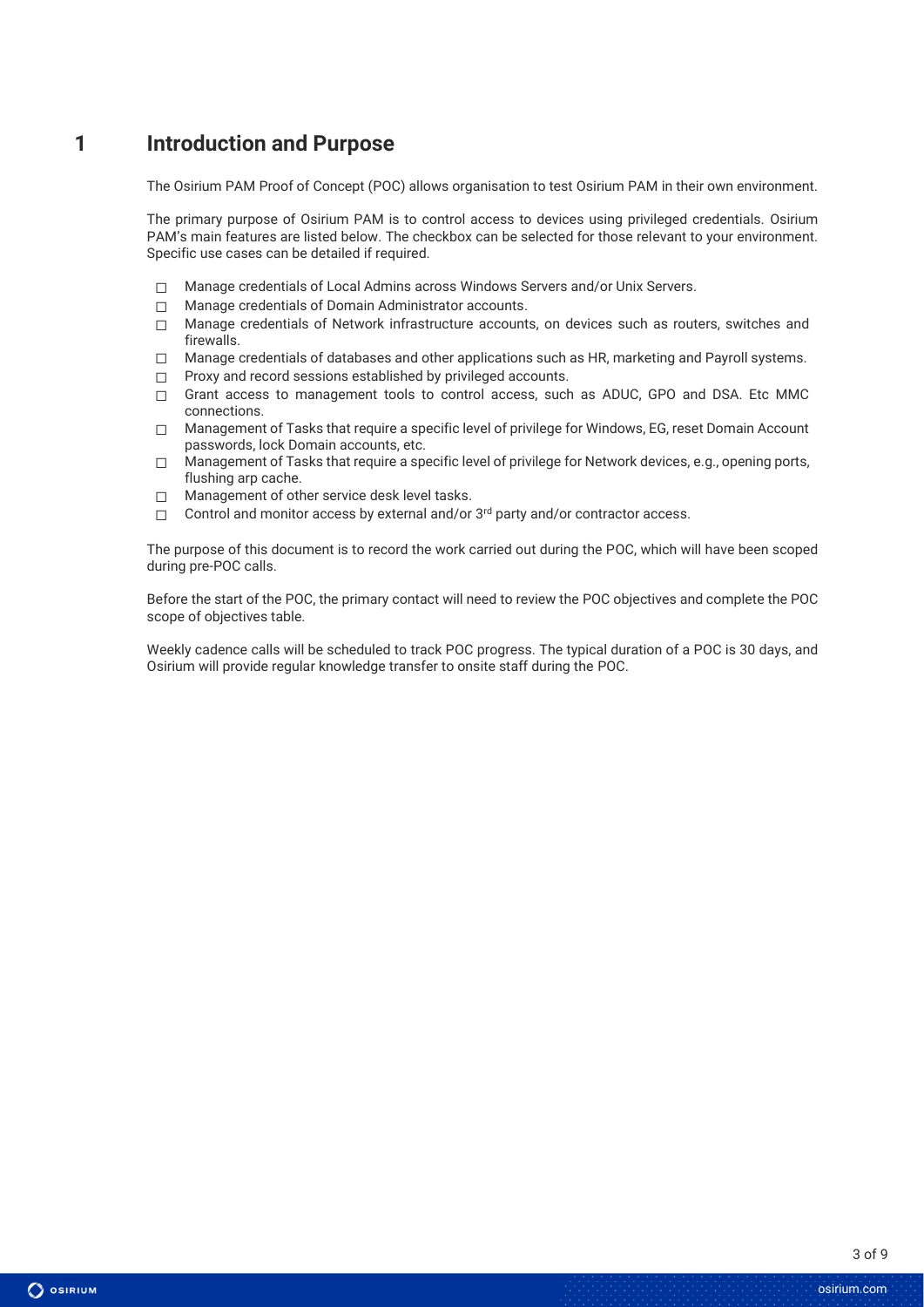# **2 POC Objectives**

The below table documents the list of deliverables that will be configured and proved over the duration of the POC.

#### **2.1 Day One Activities**

| No.            | Activity                                                                                                                                              | Outcome                                                                                                                                                | Applicable        | <b>Tick</b> |
|----------------|-------------------------------------------------------------------------------------------------------------------------------------------------------|--------------------------------------------------------------------------------------------------------------------------------------------------------|-------------------|-------------|
| 1              | Install PAM Server.                                                                                                                                   | PAM Server successfully installed<br>on an on-premise or cloud platform.                                                                               | $\vert \ \ \vert$ | П           |
| $\overline{2}$ | (Optional) Install PAM UI Server.                                                                                                                     | PAM UI server successfully<br>installed on an on-premise or cloud<br>platform.                                                                         | П                 | $\Box$      |
| 3              | Install MAP Server.                                                                                                                                   | MAP Server software installed<br>successfully on an on-premise or<br>cloud platform and integrated with<br>the PAM Server.                             | $\Box$            | $\perp$     |
| 4              | Osirium PAM with Active<br>Directory (AD).                                                                                                            | a) Provision an AD in Osirium PAM<br>using LDAPS to connect to a/some<br>Domain Controllers.                                                           | $\Box$            |             |
|                |                                                                                                                                                       | b) Osirium PAM will create an OU of<br>which to store accounts into, unless<br>previously specified and created.                                       | $\vert \ \ \vert$ |             |
|                |                                                                                                                                                       | c) Specify a 'Group of Interest' to<br>demonstrate that Osirium PAM can<br>discover privileged accounts in AD.                                         | П                 | П           |
|                |                                                                                                                                                       | d) Provision users with AD<br>authentication and optional<br>configure 'inbound' AD user groups<br>to sync members from.                               | П                 | П           |
| 5              | Osirium PAM can integrate with<br>Two Factor authentication<br>systems.                                                                               | Users successfully able to<br>authenticate to Osirium PAM with a<br>RADIUS challenge.                                                                  | П                 |             |
| 6              | Onboard target devices into<br>Osirium PAM and add them to a<br>Profile with the Users.                                                               | Within the PAM UI, search the<br>granted list of devices on keyword,<br>hostname, or IPs to find them.                                                 |                   |             |
| 7              | Osirium PAM provides Privileged<br>Session Management (PSM)<br>access to Windows servers<br>using Remote Desktop (RDP),<br>and recording the session. | Within the PAM UI. launch a PSM<br>RDP session to a Windows server<br>using Remote Desktop. Notice the<br>session recording within the<br>browser tab. | $\boxtimes$       |             |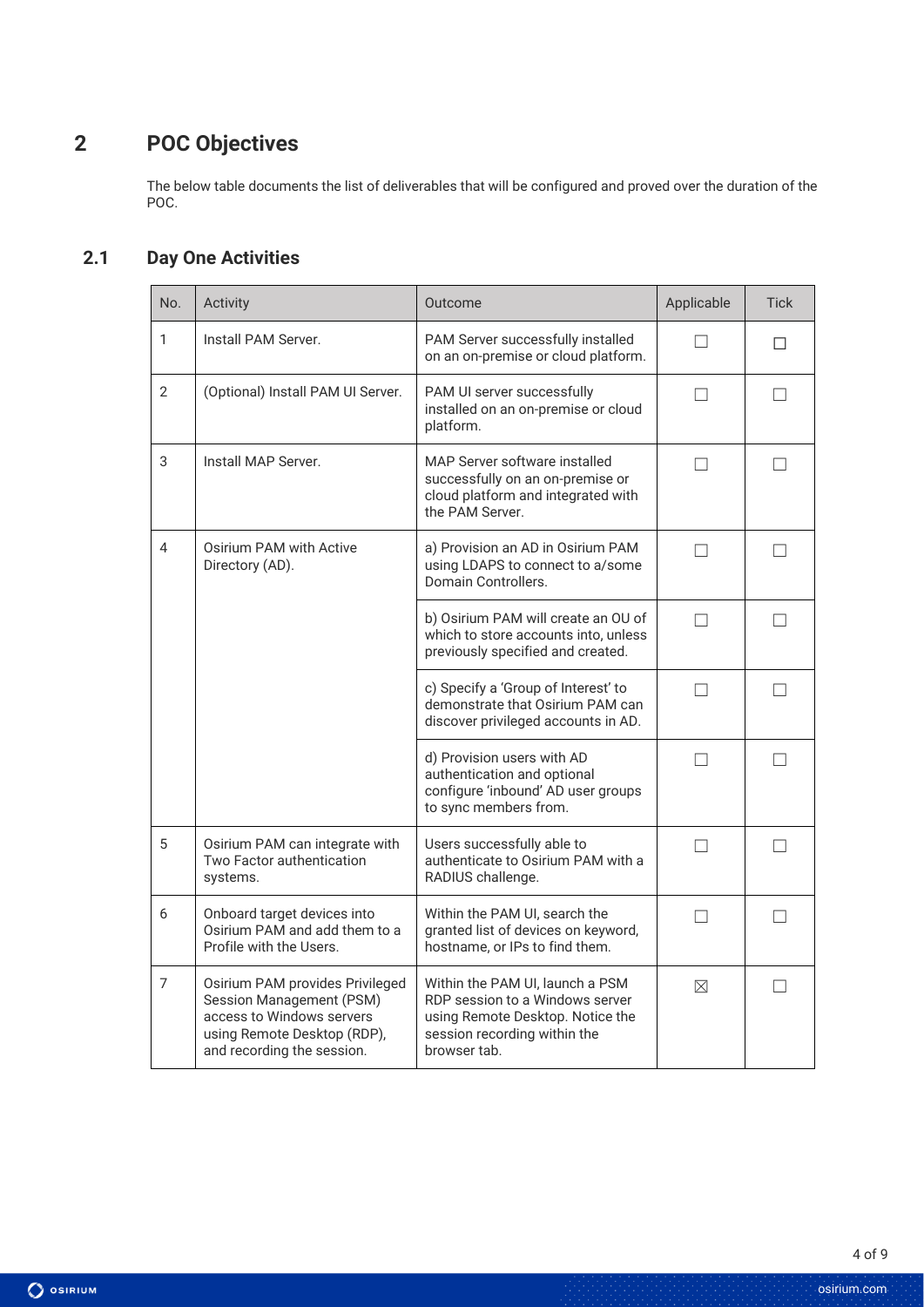| 8               | Osirium PAM provides Privileged<br>Session Management (PSM)<br>access to<br>Linux/Unix/Networking servers<br>using SSH and recording the<br>session. | Within the PAM UI, launch a PSM<br>SSH session to a<br>Linux/Unix/Networking device using<br>SSH. Notice the session recording<br>within the browser tab.                                                  |  |
|-----------------|------------------------------------------------------------------------------------------------------------------------------------------------------|------------------------------------------------------------------------------------------------------------------------------------------------------------------------------------------------------------|--|
| 9               | Osirium PAM can automate<br>tasks to provide a least<br>privileged model.                                                                            | Within the PAM UI, the Users can<br>run some privileged tasks on the<br>target devices. Tasks communicate<br>over WinRM or SSH.                                                                            |  |
| 10 <sup>°</sup> | Osirium PAM can rotate<br>credentials of target accounts.                                                                                            | A test account within AD has been<br>discovered by Osirium PAM through<br>Group of Interest membership and<br>password rotated after 'Refresh<br>Account Credentials' has been<br>selected on the account. |  |
| 11              | Osirium PAM provides a detailed<br>audit trail of all device<br>connections.                                                                         | Show the device access report.<br>Review searching and filtering by<br>keystroke, date, user, device etc.<br>Session shadowing should also be<br>reviewed.                                                 |  |

## **2.2 Day Two Activities**

| No. | Activity                                                                                                                           | Outcome                                                                                                                                                                                                                                                                        | Applicable | <b>Tick</b> |
|-----|------------------------------------------------------------------------------------------------------------------------------------|--------------------------------------------------------------------------------------------------------------------------------------------------------------------------------------------------------------------------------------------------------------------------------|------------|-------------|
| 12  | Osirium PAM allows users to<br>PSM to web browser-based<br>applications.                                                           | Provision a device to a browser-<br>based template. Add to a profile.<br>User should access web application<br>from PAM UI.                                                                                                                                                    |            |             |
| 13  | Osirium PAM allows users to<br>PSM to thick client management<br>applications.                                                     | Provision a device to a thick client-<br>based template. Add to a profile.<br>User should access thick client<br>from PAM UL                                                                                                                                                   |            |             |
| 14  | Osirium PAM can provide<br>mapped connections to target<br>devices if a secondary, named<br>Domain Admin account model is<br>used. | Configure an account mapping<br>appended with the appropriate<br>account naming convention, e.g.,<br>%accountusername%_adm users<br>can then access devices with the<br>mapped account providing the<br>account is Known by Osirium PAM<br>and access configured in a profile. |            |             |
| 15  | Run a backup of Osirium PAM.                                                                                                       | Run the backup task against<br>Osirium PAM device and download<br>the file. Automatic backups can<br>also be configured.                                                                                                                                                       |            |             |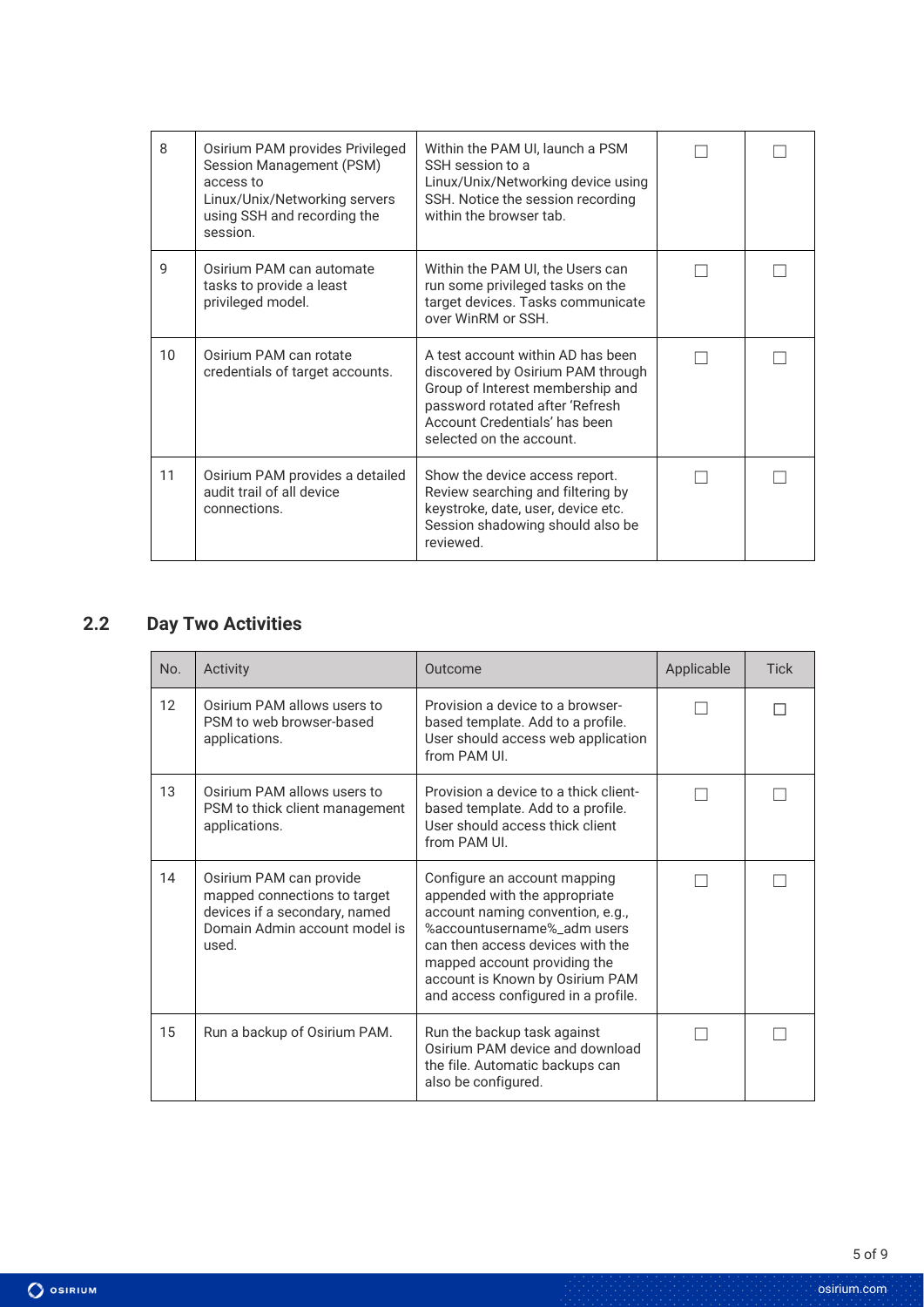| 16 | [Amend/add use cases as<br>required] Client requested use<br>case number 1. | TBD |  |
|----|-----------------------------------------------------------------------------|-----|--|
| 17 | [Amend/add use cases as<br>required] Client requested use<br>case number 2. | TBD |  |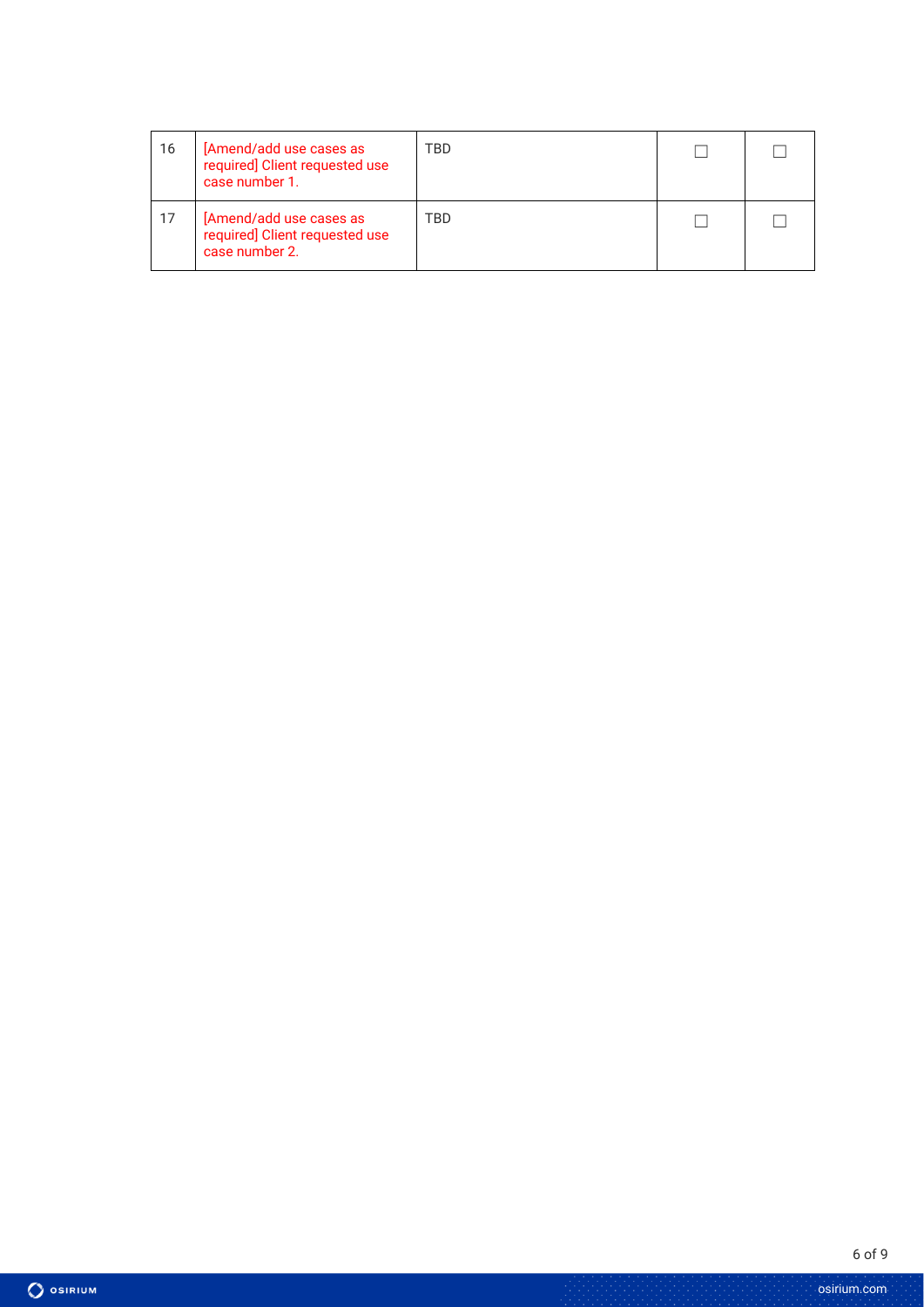## **3 Contact Information**

 $\bullet$  Osirium

Contact details of the staff involved are below;

| Role                              | Name                         | <b>Title</b>       | Contact<br><b>Number</b> | Email                   |
|-----------------------------------|------------------------------|--------------------|--------------------------|-------------------------|
| Osirium<br>Support                | https://osirium.com/register | Osirium<br>Support | 0118 324 2442            | supportdesk@osirium.com |
| Osirium<br>Pre-Sales<br>Technical | <osirium se=""></osirium>    |                    |                          |                         |
| Osirium<br>Commercial<br>Contact  | <osirium ae=""></osirium>    |                    |                          |                         |
| Company<br><b>POC</b><br>Contact  | <company> contact</company>  |                    |                          |                         |

osirium.com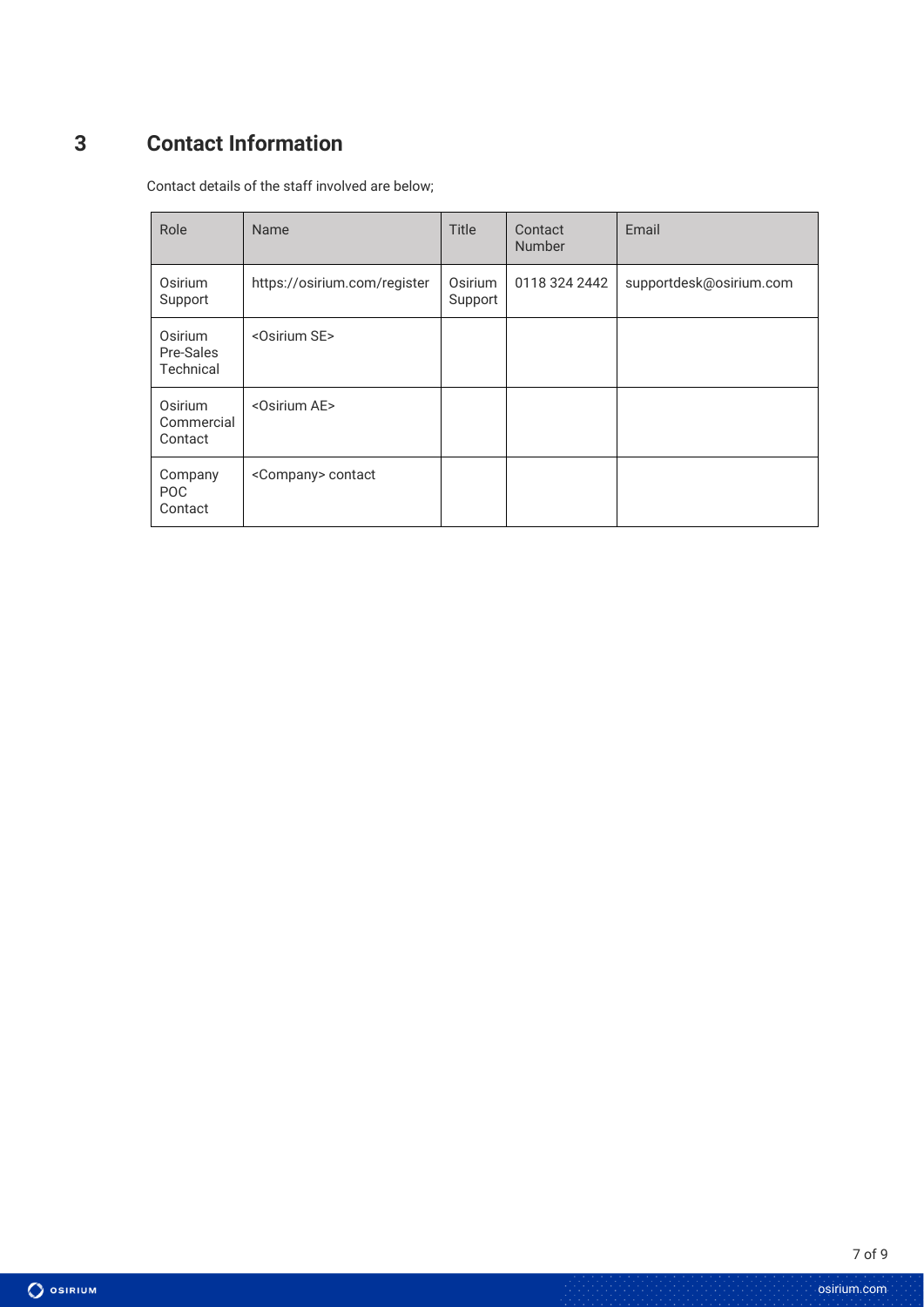## **4 Timelines**

| Date | Event                                                      | Location                |
|------|------------------------------------------------------------|-------------------------|
|      | Day one activities                                         | Customer site           |
|      | Day two activities & fill out POC<br>deployment acceptance | Remote or customer site |
|      | Cadence call 1                                             | Remote                  |
|      | Cadence call 2                                             | Remote                  |
|      | Cadence call 3                                             | Remote                  |
|      | Cadence call 4, POC close + fill out<br>POC success table  | Remote                  |

## **5 POC Progress Summary**

#### **5.1 POC Deployment Summary**

To be completed after successful POC installation.

| <b>POC Deployment Summary</b> |  |  |
|-------------------------------|--|--|
| <b>Contact Name</b>           |  |  |
| Date                          |  |  |
| <b>Comments and Feedback</b>  |  |  |

#### **5.2 POC Use Case Success**

To be completed at end of POC.

| Use Case Success             |  |  |
|------------------------------|--|--|
| <b>Contact Name</b>          |  |  |
| Date                         |  |  |
| <b>Comments and Feedback</b> |  |  |